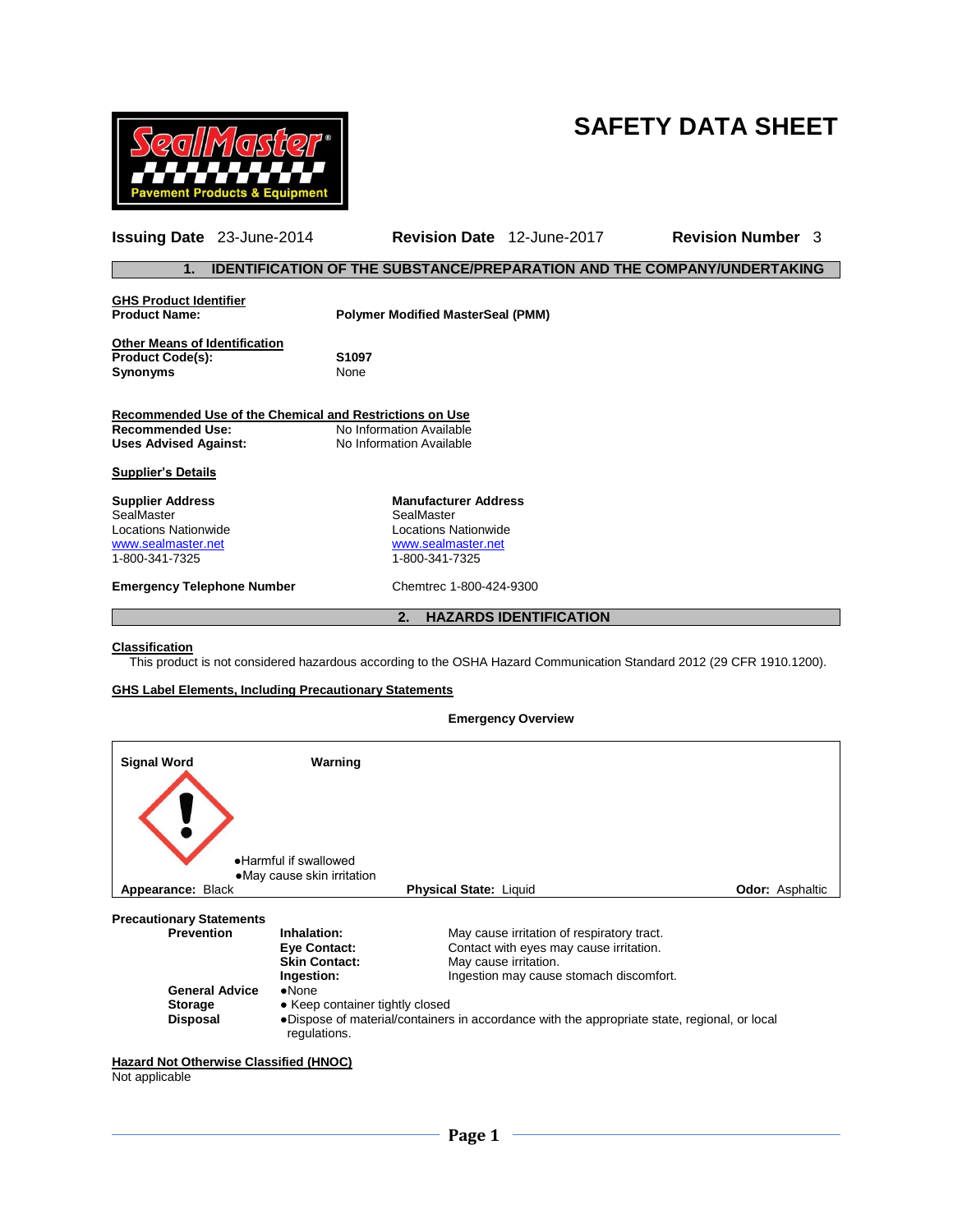# **3. COMPOSITION/INFORMATION ON INGREDIENTS**

| <b>Chemical Name</b> | <b>CAS Number</b> | Weight %    | <b>Trade Secret</b> |
|----------------------|-------------------|-------------|---------------------|
| Limestone            | 1317-65-3         | $20 - 40$   |                     |
| Water                | 7732-18-5         | Minimum 50% |                     |
| Asphalt              | 8052-42-4         | 20-40       |                     |
| Kaolin               | 1332-58-7         | <10         |                     |
| <b>Bentonite</b>     | 1302-78-9         | <10         |                     |

*\*The exact percentage of composition has been withheld as a trade secret.*

### **4. FIRST AID MEASURES**

#### **Description of Necessary First-Aid Measures**

| <b>Eye Contact</b>                                 | Rinse thoroughly with plenty of water, also under the eyelids. If symptoms persist, call a<br>physician.                                   |
|----------------------------------------------------|--------------------------------------------------------------------------------------------------------------------------------------------|
| <b>Skin Contact</b>                                | Wash off immediately with soap and plenty of water. In the case of skin irritation or allergic<br>reactions, see a physician.              |
| <b>Inhalation</b>                                  | Move to fresh air. If symptoms persist, call a physician.                                                                                  |
| Ingestion                                          | Drink plenty of water. Do NOT induce vomiting. Never give anything by mouth to an<br>unconscious person. Consult a physician if necessary. |
| Most Important Symptoms/Effects, Acute and Delayed |                                                                                                                                            |

**Most Important Symptoms/Effects** No information available

**Indication of Immediate Medical Attention and Special Treatment Needed, If Necessary**

**Notes to Physician** Treat Symptomatically. May cause sensitization by skin contact.

|                                                                                                                                                                                                           | <b>FIRE-FIGHTING MEASURES</b><br>5.                                                                      |  |  |  |
|-----------------------------------------------------------------------------------------------------------------------------------------------------------------------------------------------------------|----------------------------------------------------------------------------------------------------------|--|--|--|
| Suitable Extinguishing Media<br>Carbon Dioxide (CO <sub>2</sub> ). Dry Chemical. Foam. Water Fog.                                                                                                         |                                                                                                          |  |  |  |
|                                                                                                                                                                                                           | <b>Unsuitable Extinguishing Media</b> CAUTION: Use of water spray when fighting fire may be inefficient. |  |  |  |
| Specific Hazards Arising from the Chemical<br>No information available                                                                                                                                    |                                                                                                          |  |  |  |
| <b>Explosion Data</b><br>Sensitivity to Mechanical Impact<br><b>Sensitivity to Static Discharge</b>                                                                                                       | <b>None</b><br>None                                                                                      |  |  |  |
| <b>Protective Equipment and Precautions for Firefighters</b><br>As in any fire, wear self-contained breathing apparatus pressure- demand MSHA/NIOSH (approved or equivalent) and full protective<br>gear. |                                                                                                          |  |  |  |
| 6.                                                                                                                                                                                                        | <b>ACCIDENTAL RELEASE MEASURES</b>                                                                       |  |  |  |

# **Personal Precautions, Protective Equipment, and Emergency Procedures**

**Personal Precautions:** Ensure adequate ventilation. Avoid contact with skin, eyes and clothing. Use personal protective equipment.

### **Environmental Precautions**

**Environmental Precautions:** See Section 12 for additional Ecological Information

### **Methods and Materials for Containment and Cleaning Up**

**Methods for Containment:** Prevent further leakage or spillage if safe to do so.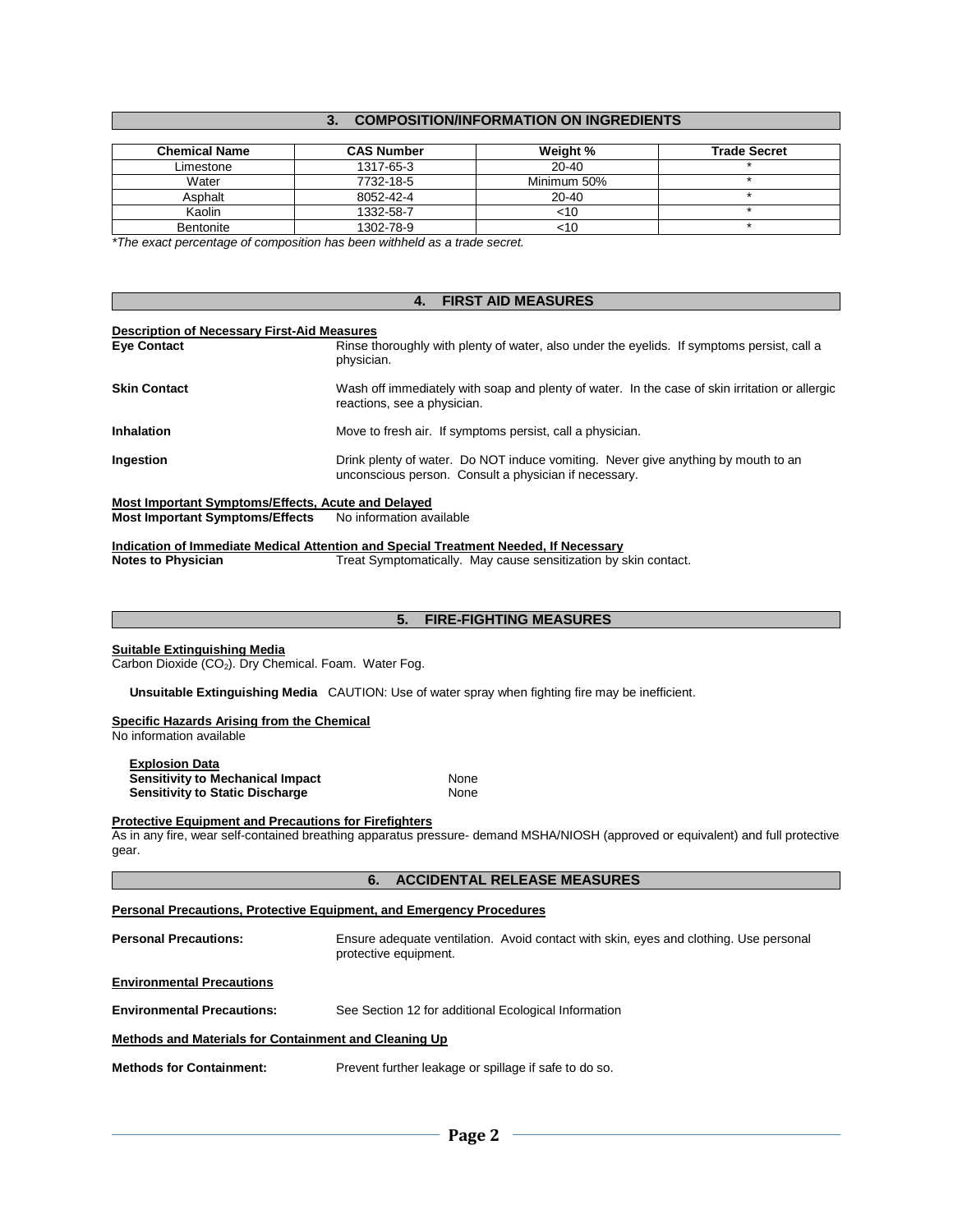**Methods for Cleaning Up:** Dam up. Soak up with inert absorbent material. Pick up and transfer to properly labeled containers. Clean contaminated surface thoroughly.

# **7. HANDLING AND STORAGE**

#### **Precautions for Safe Handling**

Handling: **Handle** in accordance with good industrial hygiene and safety practice. Avoid contact with skin, eyes, and clothing. Wear personal protective equipment. Avoid breathing vapors or mists. Do not eat, drink, or smoke when using this product. Wash thoroughly after handling.

#### **Conditions for Safe Storage, Including Any Incompatibilities**

**Storage:** Keep container tightly closed<br> **Incompatible Products:** Strong oxidizing agents. Acid Strong oxidizing agents. Acids.

# **8. EXPOSURE CONTROLS / PERSONAL PROTECTION**

#### **Control Parameters**

#### **Exposure Guidelines**

| <b>Chemical Name</b>   | <b>ACGIH TLV</b>                                                                  | <b>OSHA PEL</b>                                                                                                                                                                                         | <b>NIOSH IDLH</b>                                                                   |
|------------------------|-----------------------------------------------------------------------------------|---------------------------------------------------------------------------------------------------------------------------------------------------------------------------------------------------------|-------------------------------------------------------------------------------------|
| Limestone<br>1317-65-3 |                                                                                   | TWA: $15 \text{ mg/m}^3$<br>TWA: $5 \text{ mg/m}^3$<br>(vacated) TWA: 15 mg/m <sup>3</sup><br>(vacated) TWA: 5 mg/m <sup>3</sup>                                                                        | TWA: 5 mg/m <sup>3</sup> respirable<br>dust<br>TWA 10 mg/m <sup>3</sup> total dust  |
| Asphalt<br>8052-42-4   | TWA: 0.5 mg/m <sup>3</sup> benzene<br>soluble aerosol fume.<br>inhalable fraction |                                                                                                                                                                                                         | Ceiling: 5 mg/m <sup>3</sup> fume 15<br>min.                                        |
| Kaolin<br>1332-58-7    |                                                                                   | TWA: $15 \text{ mg/m}^3$ total dust<br>TWA: 5 mg/m <sup>3</sup> respirable<br>fraction<br>(vacated) TWA: 10 mg/m <sup>3</sup><br>total dust<br>(vacated) TWA 5 mg/m <sup>3</sup><br>respirable fraction | TWA: 15 mg/m <sup>3</sup> total dust<br>TWA: 5 mg/m <sup>3</sup> respirable<br>dust |
| Bentonite<br>1302-78-9 | TWA 1 mg/m <sup>3</sup> respirable<br>fraction                                    |                                                                                                                                                                                                         |                                                                                     |

# **Appropriate Engineering Controls**

| <b>Engineering Measures:</b> | Showers                |  |  |
|------------------------------|------------------------|--|--|
|                              | <b>Eyewash Statior</b> |  |  |

ns Ventilation Systems

#### **Individual Protection Measures, such as Personal Protective Equipment**

| <b>Eye/Face Protection:</b><br><b>Skin and Body Protection:</b><br><b>Respiratory Protection:</b> | If splashes are likely to occur, wear: Safety glasses with side shields.<br>Impervious gloves.<br>No protective equipment is needed under normal use conditions. If exposure limits are<br>exceeded or irritation is experienced, NIOSH/MSHA approved respiratory protection should<br>be worn. |
|---------------------------------------------------------------------------------------------------|-------------------------------------------------------------------------------------------------------------------------------------------------------------------------------------------------------------------------------------------------------------------------------------------------|
| <b>Hygiene Measures:</b>                                                                          | Handle in accordance with good industrial hygiene and safety practice.                                                                                                                                                                                                                          |

#### **9. PHYSICAL AND CHEMICAL PROPERTIES**

#### **Information on Basic Physical and Chemical Properties**

| <b>Physical State:</b><br>Odor:                                                                                                            | Liauid<br>Asphaltic |                                                                                                               | Appearance: | <b>Odor Threshold:</b> | <b>Black</b><br>No Information Available |
|--------------------------------------------------------------------------------------------------------------------------------------------|---------------------|---------------------------------------------------------------------------------------------------------------|-------------|------------------------|------------------------------------------|
| <b>Property</b><br>pH<br><b>Melting Point/Range</b><br><b>Boiling Point/Boiling Range</b><br><b>Flash Point</b><br><b>Evaporation Rate</b> |                     | <b>Values</b><br>No data available<br>No data available<br>$100^\circ$ C<br>Above 400° F<br>No data available | $n = 0$     |                        |                                          |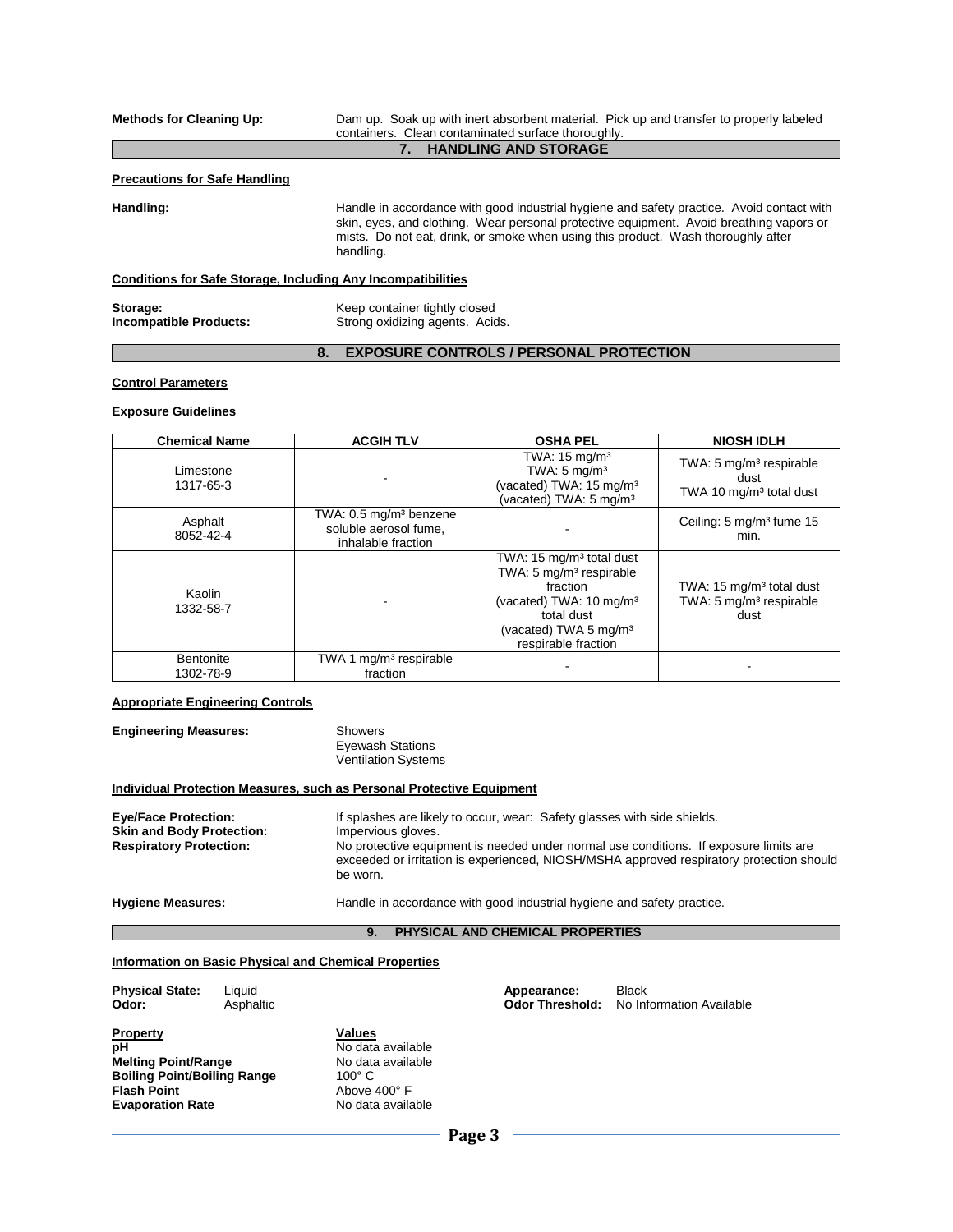| Flammability                           | Not Flammable                       |
|----------------------------------------|-------------------------------------|
| <b>Flammability Limits in Air</b>      |                                     |
| <b>Upper flammability limit</b>        | Not Flammable                       |
| Lower flammability limit               | Not Flammable                       |
| <b>Vapor Pressure</b>                  | No data available                   |
| <b>Vapor Density</b>                   | No data available                   |
| <b>Specific Density</b>                | 1.20 @ 77 F                         |
| <b>Water Solubility</b>                | Easily dispersible                  |
| Solubility in other solvents           | No data available                   |
| Partition coefficient: n-octanol/water | No data available                   |
| <b>Autoignition Temperature</b>        | Will Not Autoignite                 |
| <b>Decomposition Temperature</b>       | No data available                   |
| Viscosity                              | No data available                   |
| <b>Flammable Properties</b>            | Not Flammable                       |
| <b>Explosive Properties</b>            | Not Explosive                       |
| <b>Oxidizing Properties</b>            | Not an Oxidizer                     |
|                                        |                                     |
| <b>Other Information</b>               |                                     |
| <b>VOC Content</b>                     | Less than $15$ g/l                  |
|                                        | <b>10. STABILITY AND REACTIVITY</b> |
|                                        |                                     |
| <b>Reactivity:</b>                     | Non Reactive                        |
|                                        |                                     |

| Reactivity:                                                              | <b>NON Reactive</b>                          |
|--------------------------------------------------------------------------|----------------------------------------------|
| <b>Chemical Stability:</b>                                               | Stable under recommended storage conditions. |
| <b>Possibility of Hazardous Reactions:</b> None under normal processing. |                                              |
| <b>Hazardous Polymerization:</b>                                         | Hazardous polymerization does not occur.     |
| <b>Conditions to Avoid:</b>                                              | None known                                   |
| <b>Incompatible Materials:</b>                                           | Strong oxidizing agents. Acids.              |
|                                                                          |                                              |

**Hazardous Decomposition Products:** Carbon Monoxide (CO), Carbon Dioxide (CO²), Hydrogen Sulfide, Nitrogen Dioxide

# **11. TOXICOLOGICAL INFORMATION**

# **Information on Likely Routes of Exposure**

| <b>Product Information</b><br>Inhalation:<br>Eye Contact:<br><b>Skin Contact:</b><br>Ingestion: | May cause irritation of respiratory tract.<br>Contact with eyes may cause irritation.<br>May cause irritation.<br>Ingestion may cause stomach discomfort. |                      |                        |
|-------------------------------------------------------------------------------------------------|-----------------------------------------------------------------------------------------------------------------------------------------------------------|----------------------|------------------------|
| <b>Chemical Name</b>                                                                            | LD50 Oral                                                                                                                                                 | <b>LD50 Dermal</b>   | <b>LD50 Inhalation</b> |
| Asphalt                                                                                         | 5000 mg/kg (Rat)                                                                                                                                          | >2000 mg/kg (Rabbit) |                        |

### **Symptoms Related to the Physical, Chemical, and Toxicological Characteristics**

Bentonite >5000 mg/kg (Rat)

**Symptoms:** No information available.

# **Delayed and Immediate Effects and also Chronic Effects from Short and Long Term Exposure**

| Sensitization:<br><b>Mutagenic Effects:</b><br>Carcinogenicity: | No information available.<br>No information available.<br>The table below indicates whether each agency has listed any ingredient as a carcinogen.<br>The IARC, NTP, and OSHA do not list asphalt as a carcinogen. In general, the oxidation of<br>polycyclic aromatic hydrocarbons destroys their carcinogenic potential. Petroleum asphalt,<br>shale oil asphalts, and coal tars show distinct variation in their relative carcinogenicity for<br>experimental animals. |             |            |             |  |
|-----------------------------------------------------------------|---------------------------------------------------------------------------------------------------------------------------------------------------------------------------------------------------------------------------------------------------------------------------------------------------------------------------------------------------------------------------------------------------------------------------------------------------------------------------|-------------|------------|-------------|--|
| <b>Chemical Name</b>                                            | <b>ACGIH</b>                                                                                                                                                                                                                                                                                                                                                                                                                                                              | <b>IARC</b> | <b>NTP</b> | <b>OSHA</b> |  |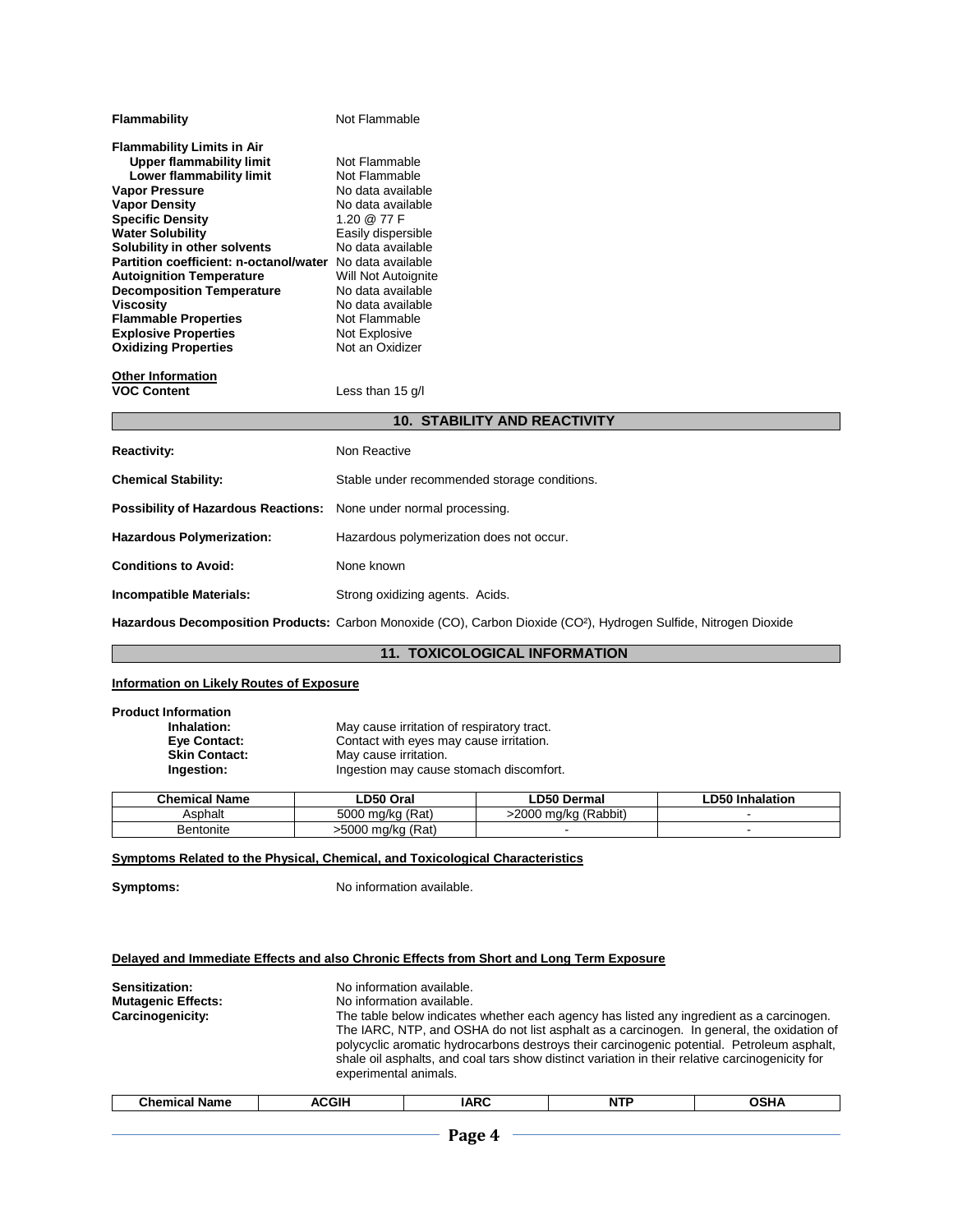| Asphalt                                                                                                                                                                                                                                                                                                                                                                                 | A3 | Group 2B                                                                    | Reasonably<br>Anticipated | X |  |  |
|-----------------------------------------------------------------------------------------------------------------------------------------------------------------------------------------------------------------------------------------------------------------------------------------------------------------------------------------------------------------------------------------|----|-----------------------------------------------------------------------------|---------------------------|---|--|--|
| ACGIH: (American Conference of Governmental Industrial Hygienists)<br>A3 - Animal Carcinogen<br>IRAC: (International Agency for Research on Cancer)<br>Group 2B - Possibly Carcinogenic to Humans<br>NTP: (National Toxicity Program)<br>Reasonably Anticipated – Reasonably Anticipated to be a Human Carcinogen<br>OSHA: (Occupational Safety & Health Administration)<br>X – Present |    |                                                                             |                           |   |  |  |
| <b>Reproductive Toxicity:</b><br>No information available.<br><b>STOT - Single Exposure:</b><br>No information available.<br><b>STOT - Repeated Exposure:</b><br>No information available.<br><b>Aspiration Hazard:</b><br>No information available.                                                                                                                                    |    |                                                                             |                           |   |  |  |
| Numerical Measures of Toxicity - Product                                                                                                                                                                                                                                                                                                                                                |    |                                                                             |                           |   |  |  |
| The following values are calculated based on Chapter 3.1 of the GHS document                                                                                                                                                                                                                                                                                                            |    |                                                                             |                           |   |  |  |
| LD50 Oral:<br>LD50 Dermal                                                                                                                                                                                                                                                                                                                                                               |    | 12542 mg/kg; Acute toxicity estimate<br>6181 mg/kg, Acute toxicity estimate |                           |   |  |  |
| <b>12. ECOLOGICAL INFORMATION</b>                                                                                                                                                                                                                                                                                                                                                       |    |                                                                             |                           |   |  |  |

#### **Ecotoxicity**

The environmental impact of this product has not been fully investigated.

| <b>Chemical Name</b>   | <b>Toxicity to Algae</b> | <b>Toxicity to Fish</b>                                                                                    | <b>Toxicity to</b><br><b>Microorganisms</b> | Daphnia Magna<br>(Water Flea) |
|------------------------|--------------------------|------------------------------------------------------------------------------------------------------------|---------------------------------------------|-------------------------------|
| Bentonite<br>1302-78-9 |                          | LC50 96 h: 8.0-19.0 g/L<br>(Salmo gairdneri)<br>LC50 96 h: = 19000 mg/L<br>static (Oncorhynchus<br>mvkiss) |                                             |                               |

Persistence and Degradability: No information available.

**Bioaccumulation**

| <b>Chemical Name</b><br>Asphalt |                                                                                                                                                                                                                                                                                                                                                                                                                                                                                                                                | <b>Log Pow</b>                        |  |
|---------------------------------|--------------------------------------------------------------------------------------------------------------------------------------------------------------------------------------------------------------------------------------------------------------------------------------------------------------------------------------------------------------------------------------------------------------------------------------------------------------------------------------------------------------------------------|---------------------------------------|--|
|                                 |                                                                                                                                                                                                                                                                                                                                                                                                                                                                                                                                | 6006                                  |  |
| <b>Other Adverse Effects:</b>   | No information available.                                                                                                                                                                                                                                                                                                                                                                                                                                                                                                      |                                       |  |
|                                 |                                                                                                                                                                                                                                                                                                                                                                                                                                                                                                                                | <b>13. DISPOSAL CONSIDERATIONS</b>    |  |
| <b>Waste Disposal Methods:</b>  | This material, as supplied, is not a hazardous waste according to Federal regulations (40<br>CFR 261). This material could become a hazardous waste if it is mixed with or otherwise<br>comes in contact with a hazardous waste, if chemical additions are made to this material,<br>or if the material is processed or otherwise altered. Consult 40 CFR 261 to determine<br>whether the altered material is a hazardous waste. Consult the appropriate state, regional,<br>or local regulations for additional requirements. |                                       |  |
| <b>Contaminated Packaging:</b>  | Do not re-use empty containers.                                                                                                                                                                                                                                                                                                                                                                                                                                                                                                |                                       |  |
|                                 |                                                                                                                                                                                                                                                                                                                                                                                                                                                                                                                                | <b>14. TRANSPORTATION INFORMATION</b> |  |
| DOT:                            | Not regulated                                                                                                                                                                                                                                                                                                                                                                                                                                                                                                                  |                                       |  |

**15. REGULATORY INFORMATION**

**International Inventories TSCA –** Complies **DSL/NDSL –** Complies

**Legend**